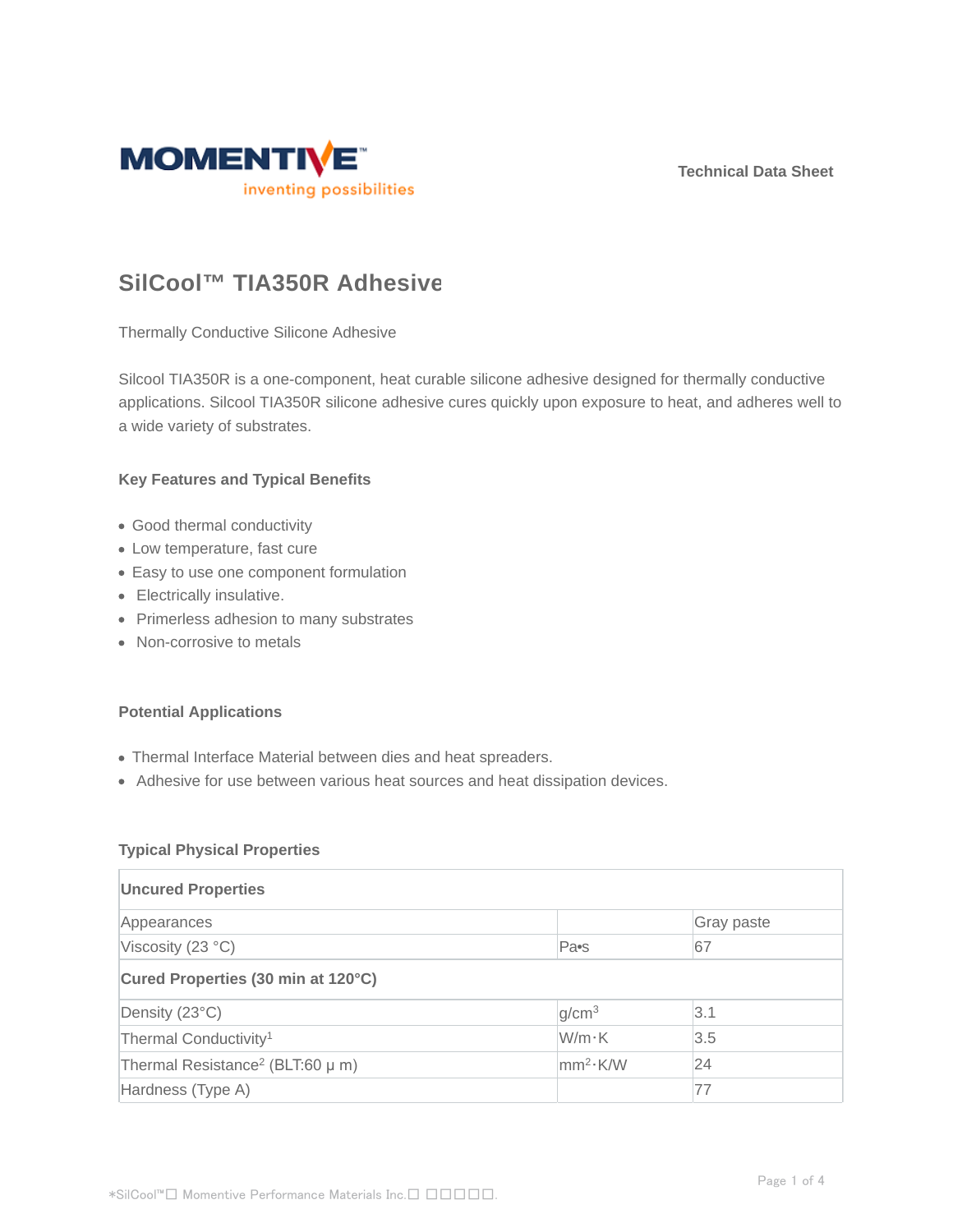| Tensile Strength               | <b>MPa</b>   | 1.6          |
|--------------------------------|--------------|--------------|
| Elongation                     | $\%$         | 20           |
| Adhesion Strength <sup>3</sup> | <b>MPa</b>   | 1.0          |
| <b>Volume Resistivity</b>      | $MO \cdot m$ | $4.8x10^{6}$ |
| Dielectric Strength            | kV/mm        | 20           |

1: Hot Wire Method 2: Laser flash method 3: Al/Al (lap shear)

Typical properties are average data and are not to be used as or to develop specifications.

#### **Initial Characteristics**



Test data. Actuals may vary.

#### **General Guidelines**

Materials such as water, sulfur, nitrogen compounds, organic metallic salts, phosphorus compounds, etc. contained in the surface of the substrate can inhibit curing. A sample patch should always be conducted before proceeding to determine compatibility.

- All parts should be as clean and dry as possible prior to application.
- Wear eye protection and protective gloves as required when handling this product.
- Maintain adequate ventilation in the work area at all times.

While the typical operating temperature for silicone materials ranges from -45°C to 200°C, the long-term maintenance of its initial properties is dependent upon design related stress considerations, substrate materials, frequency of thermal cycles, and other factors.

#### **Storage**

Store at cool temperature ( <5°C) to prevent viscosity increase. When returning to room temperature,

allow the contents to return to room temperature before opening the container to avoid condensation.

• Keep out of the reach of children.

#### **Patent Status**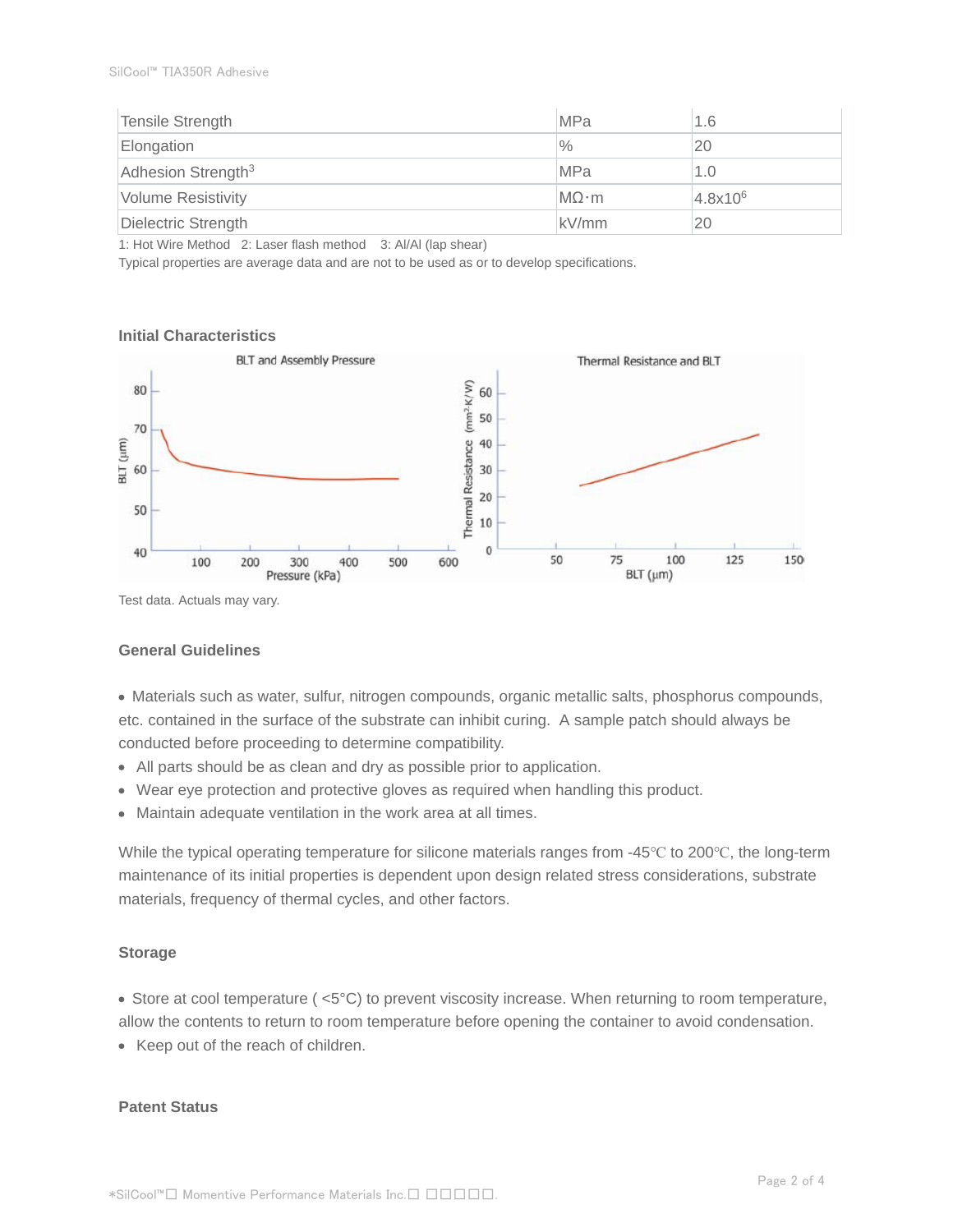여기에 포함된 어떠한 내용도 관련 특허가 없음을 의미하거나 특허 소유자의 허가 없이 특허에서 다루는 발명을 실행하기 위한 허가, 유도 또는 권고를 구성하는 것으로 해석되어서는 안됩니다.

#### **Product Safety, Handling and Storage**

Customers should review the latest Safety Data Sheet (SDS) and label for product safety information, safe handling instructions, personal protective equipment if necessary, emergency service contact information, and any special storage conditions required for safety. Momentive Performance Materials (MPM) maintains an around-the-clock emergency service for its products. SDS are available at www.momentive.com or, upon request, from any MPM representative. For product storage and handling procedures to maintain the product quality within our stated specifications, please review Certificates of Analysis, which are available in the Order Center. Use of other materials in conjunction with MPM products (for example, primers) may require additional precautions. Please review and follow the safety information provided by the manufacturer of such other materials.

#### **Limitations**

Customers must evaluate Momentive Performance Materials products and make their own determination as to fitness of use in their particular applications.

### **Contact Information** Email commercial.services@momentive.com

## **Telephone**

| <b>Americas</b> | <b>Latin America</b> | <b>EMEAI- Europe, Middle</b><br>East, Africa & India | <b>ASIA PACIFIC</b> |
|-----------------|----------------------|------------------------------------------------------|---------------------|
| +1 800 295 2392 | <b>Brazil</b>        | <b>Europe</b>                                        | China               |
| Toll free*      | +55 11 4534 9650     | +390510924300                                        | 800 820 0202        |
| +704 805 6946   | Direct Number        | Direct number                                        | Toll free           |
| Direct Number   |                      |                                                      | +86 21 3860 4892    |
|                 |                      |                                                      | Direct number       |
| *All American   | <b>Mexico</b>        | India, Middle East & Africa                          | Japan               |
| countries       | +52 55 2169 7670     | + 91 44 71212207                                     | +81 3 5544 3111     |
|                 | Direct Number        | Direct number*                                       | Direct number       |
|                 |                      | *All Middle Eastern countries,                       | Korea               |
|                 |                      | Africa, India,                                       | +82 2 6201 4600     |

For literature and technical assistance, visit our website at: www.momentive.com

#### **DISCLAIMER:**